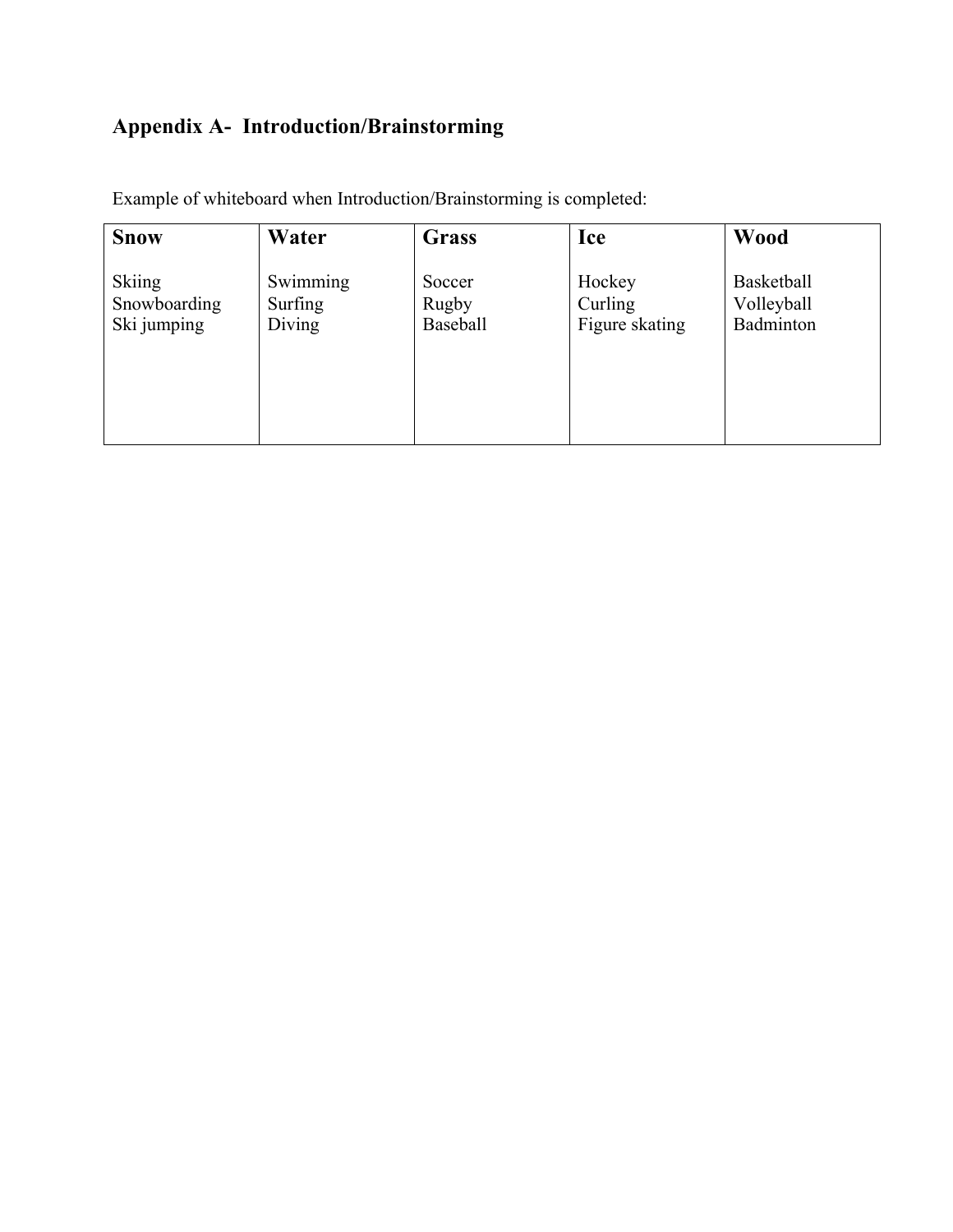## **Appendix B- Writing Station**

1) What sport do you like a lot?

2) Why do you like it a lot?

4) Draw a picture of the sport.



- 5) What sport don't you like?
- 6) Why don't you like it?

7) Draw a picture of it.



9) Why would you like to try it?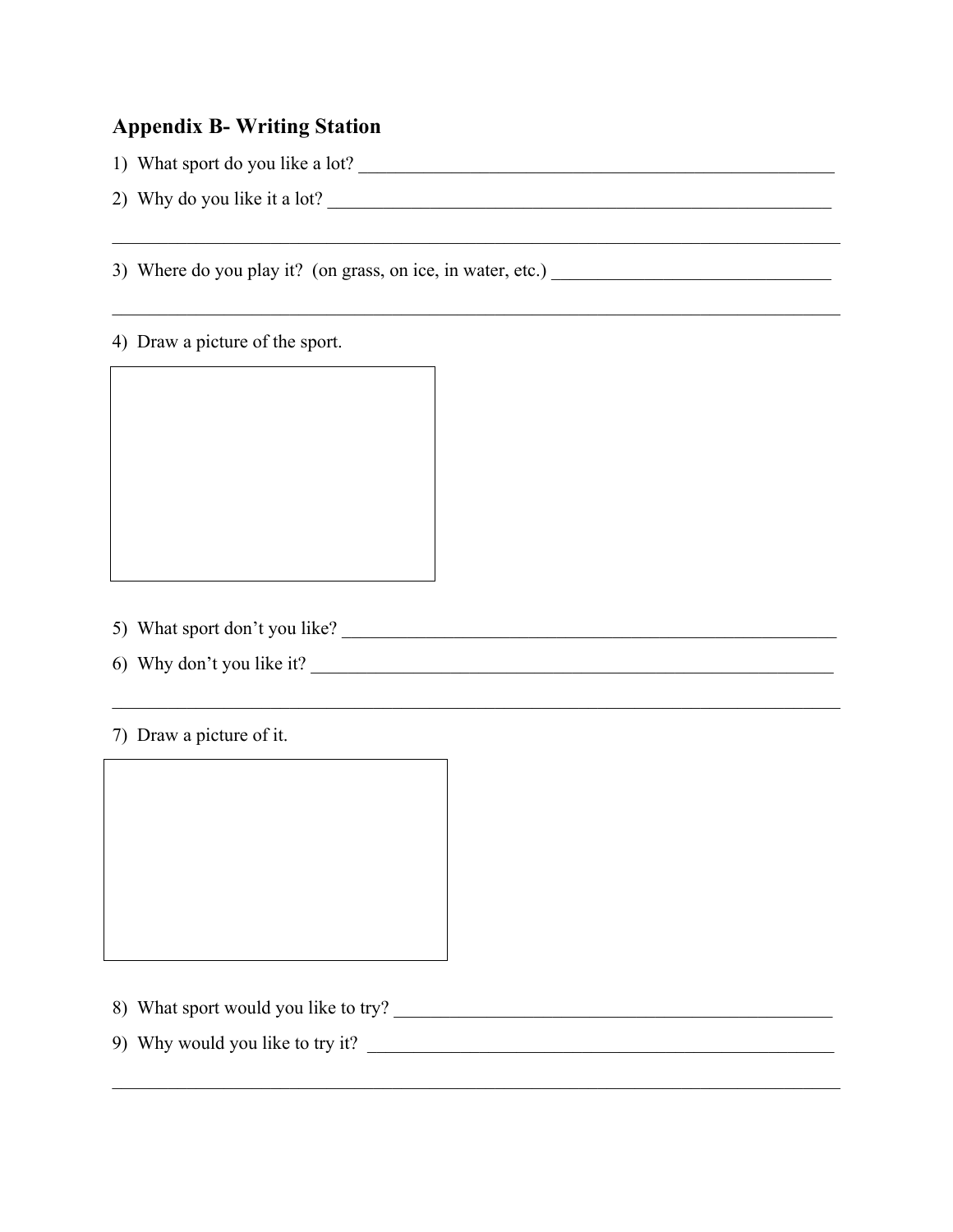10) Create a new sport. (What is the name of the new sport? How do you play it?)

Draw a picture of it.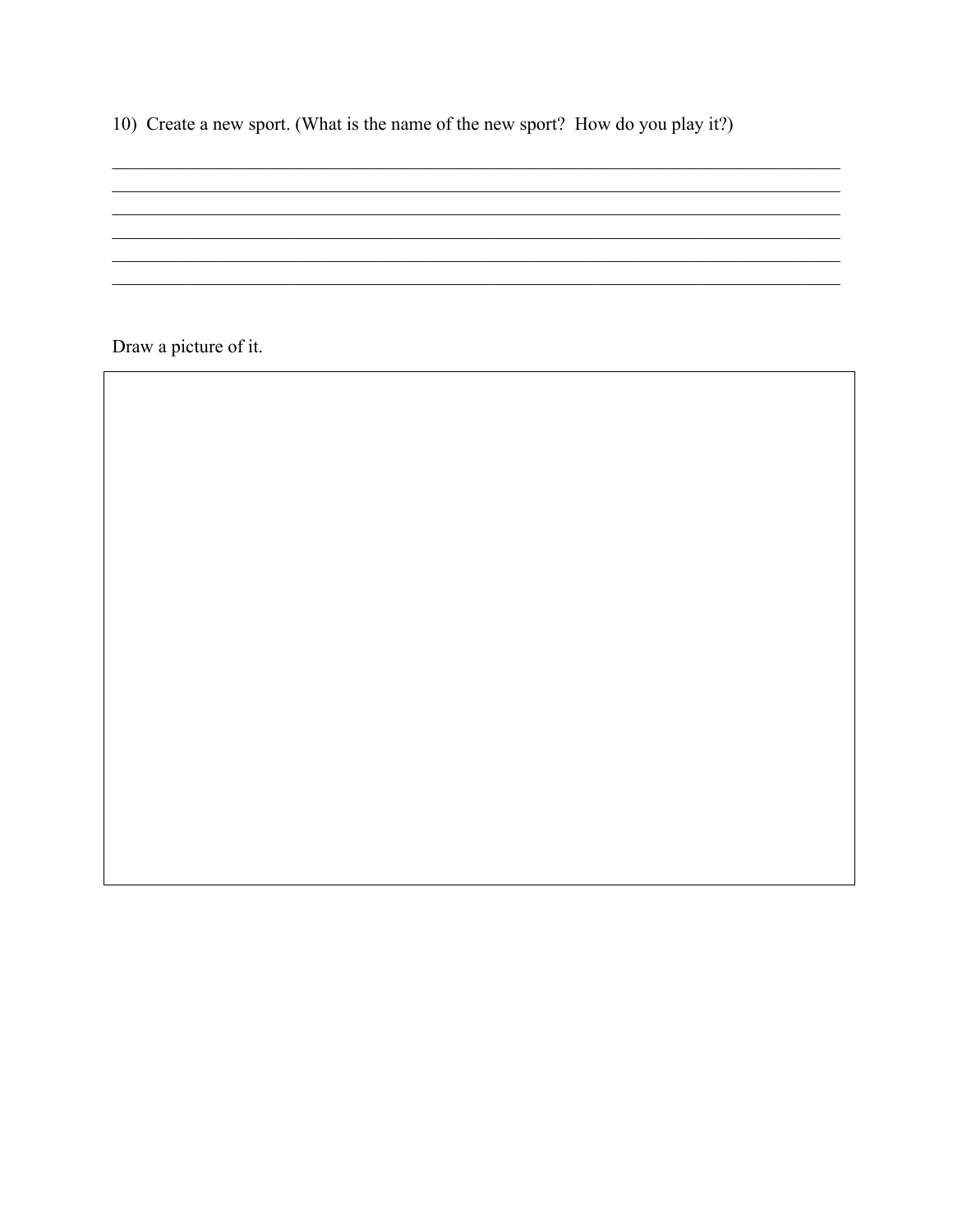**Appendix C- Game station: 30 Question Strips (to be cut out)** 

What are three water sports?

What are five sports played on grass?

What is your favorite sport to play? Why?

What are two sports you don't like? Why not?

What are seven team sports?

What is the most popular sport in Japan, Brazil and New Zealand?

What are two snow sports and two ice sports?

What are two sports you like to play? Why?

What sport would you like to try? Why?

What sport is very, very expensive?

What are three sports played on the road?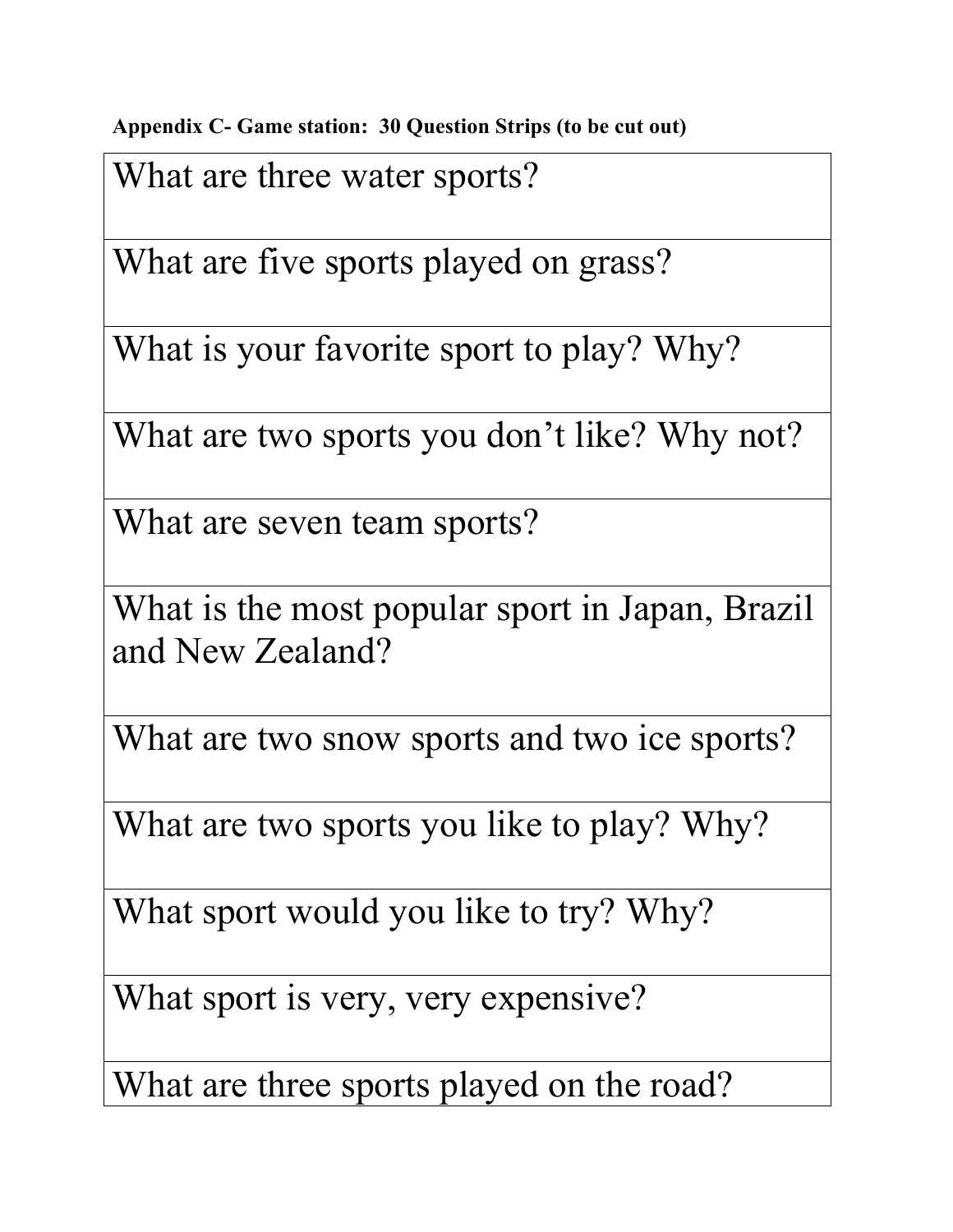What are two sports played on a wood floor?

What are three sports starting with the letter  $C'$ ?

What are five sports where you go really fast?

What are three sports starting with 'b'?

What are five Winter Olympic sports?

What are five Summer Olympic sports?

What are seven ball sports?

What are five indoor sports?

What do you think are the three most popular sports in the world?

Who is a famous baseball player, soccer player, basketball player and tennis player? Who is the most famous athlete in your country?